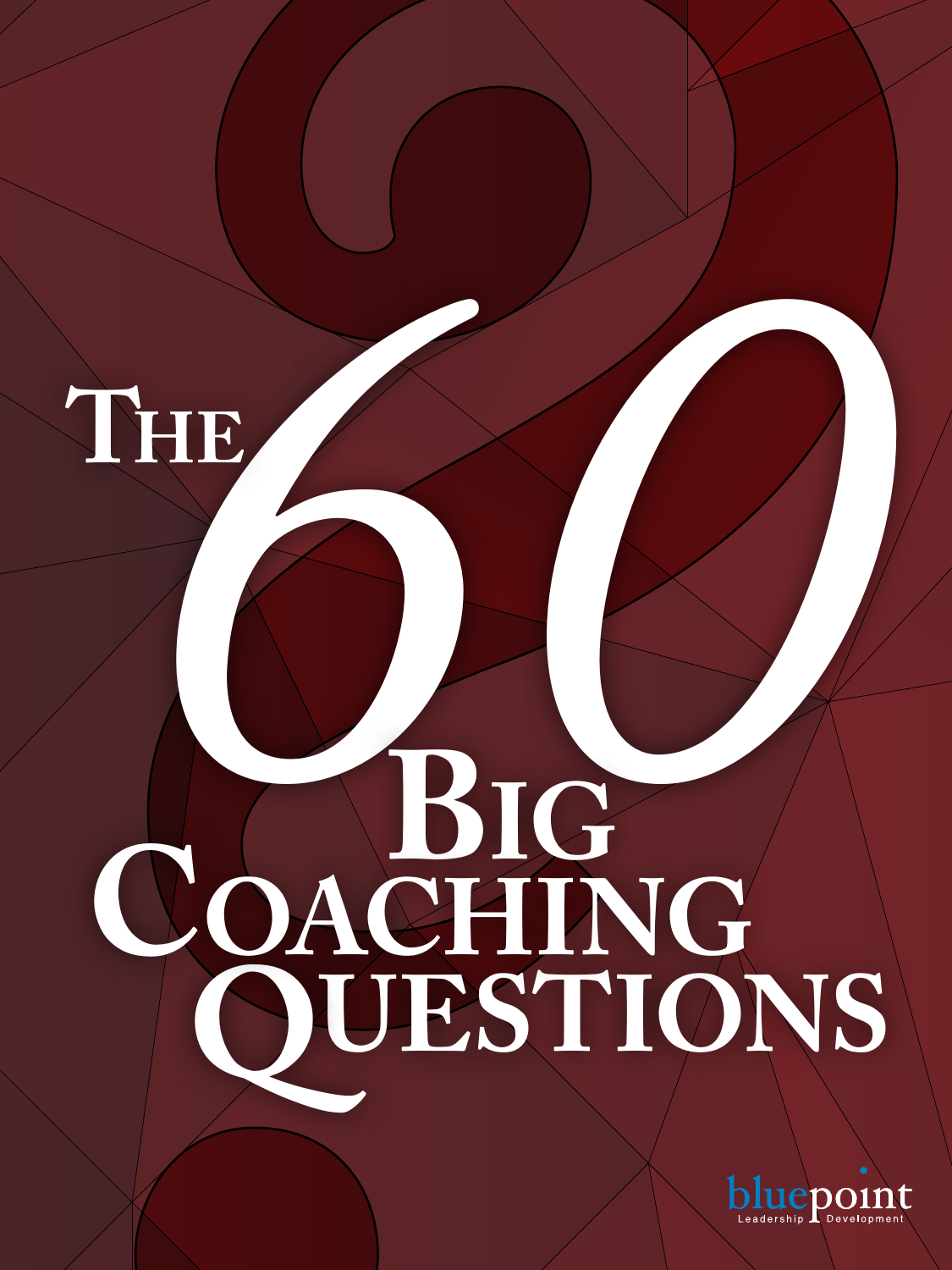## *DISCOVERY (exploration & learning)*

- **1.** How can we make this conversation most useful to you?
- **2.** When you are at your very best, what are you doing?
- **3.** What excites you most about your future?
- **4.** For what are you most grateful?
- **5.** For what do you want to be known?
- **6.** What can you do better than most everyone else?
- **7.** Are you currently doing your best work?
- **8.** Where have you achieved your greatest success?
- **9.** On what do you waste your time and energy?
- **10.** What are your most ambitious aspirations?
- **11.** If you do not change, what is likely to happen?
- **12.** What distractions are impeding your best work?
- **13.** Who do you most frequently blame for your problems at work?
- **14.** What is the most important unanswered question facing you right now?
- **15.** What relationships are most important to you?
- **16.** What talents do you know you have but are not using?
- **17.** Whom do you serve?
- **18.** What kind of person or leader do you want to be?
- **19.** What did you do yesterday that is worth talking about today?
- **20.** Is your best work ahead of you or behind you?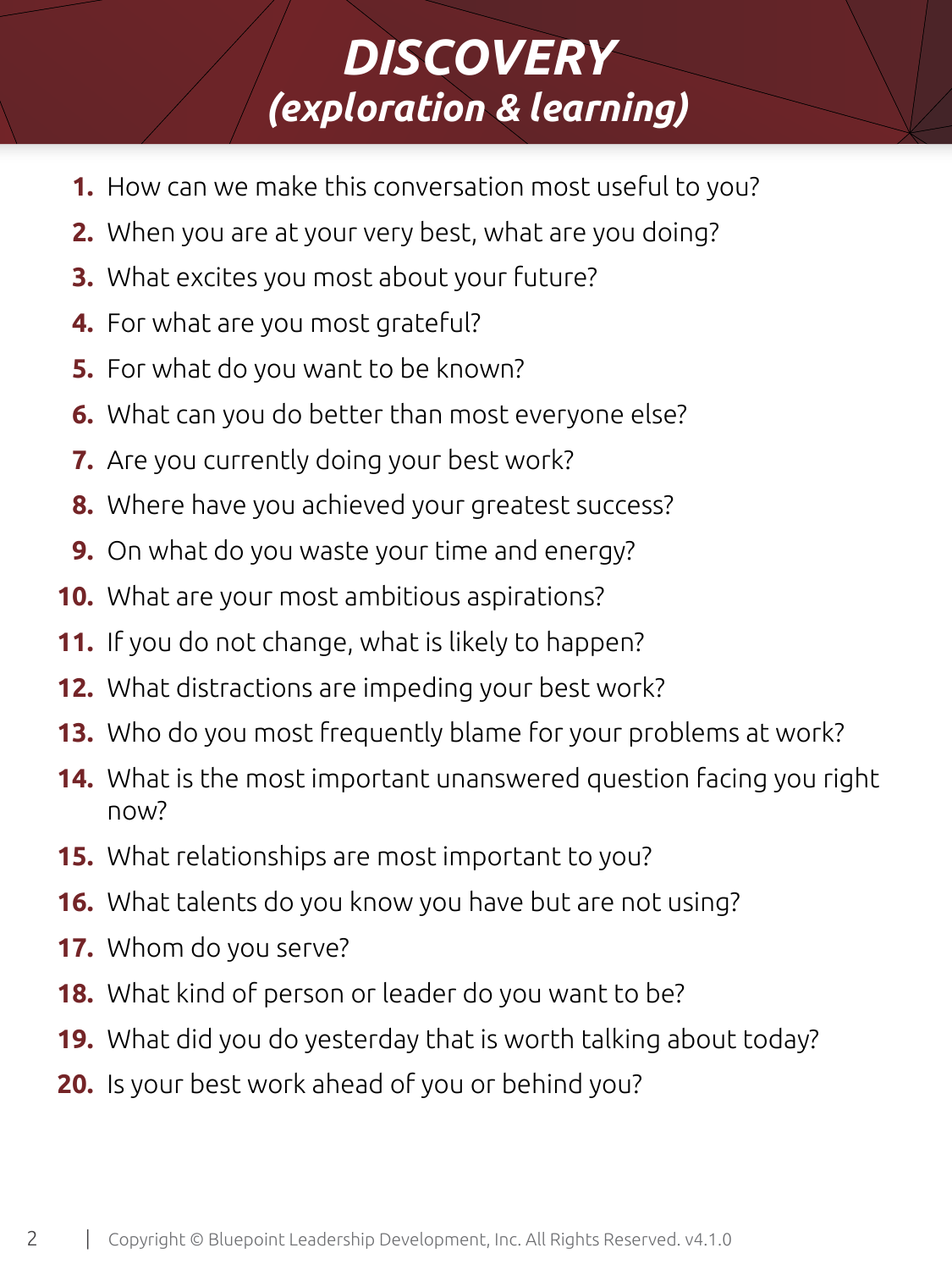## *CREATION (possibilities & opportunities)*

- **21.** What is the most exciting outcome you can imagine?
- **22.** How can you do more of the work you love?
- **23.** What will happen if you take your foot off the brake?
- **24.** What is an entirely different way of looking at your situation?
- **25.** How would others describe your performance and your potential?
- **26.** To shift to a new level of performance, what skills and competencies do you need to master?
- **27.** What would need to happen for you to feel powerful and in control?
- **28.** What thoughts, attitudes and habits no longer serve you well?
- **29.** What would you do if you had unlimited resources?
- **30.** How can you use more of your natural talents every day?
- **31.** What future do those who care about you most want for you?
- **32.** What is the riskiest, scariest option?
- **33.** What do you do very well, love to do, but no longer need to do?
- **34.** If failure had minor consequences, what would you do?
- **35.** In what ways can you shine a brighter light into the work and lives of others?
- **36.** What would it take to shift your performance to a whole new level?
- **37.** What is the most important thing you have learned about yourself recently?
- **38.** How can you become more mindful of the people around you?
- **39.** How can you have a more positive impact on those you care about most?
- **40.** What will make you happy?